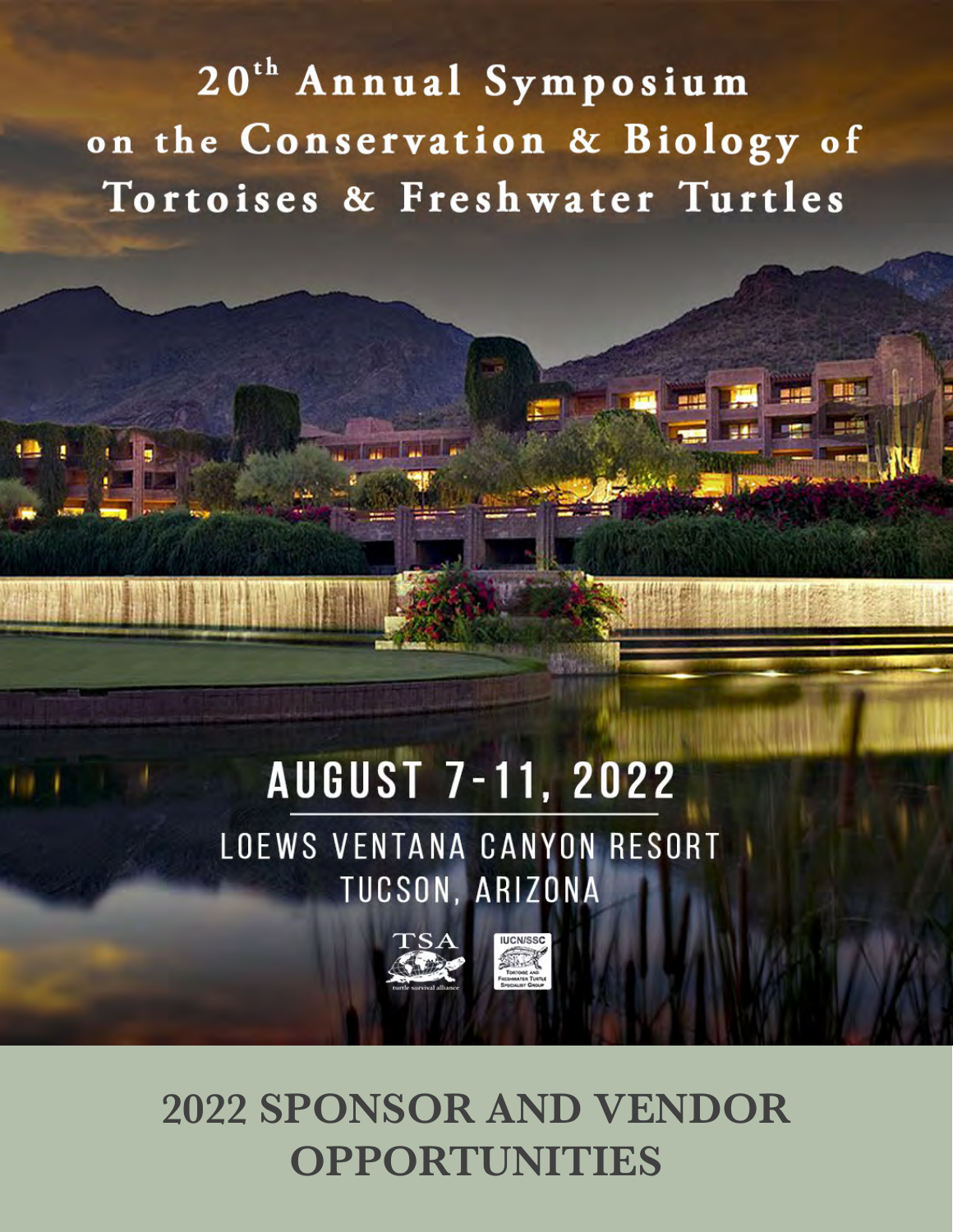

## **20th Annual Symposium on the Conservation & Biology of Tortoises & Freshwater Turtles**

#### *Join us for a global gathering of "turtle minds" – our first in-person Symposium since 2019*

Turtle Survival Alliance and the IUCN/SSC Tortoise and Freshwater Turtle Specialist Group invite you to join us as a sponsor or vendor at the 20th Annual Symposium. The 2022 Symposium will again provide an unmatched opportunity for those in the field to share their research, initiatives, techniques, and accomplishments. Spanning more than four days and featuring more than 150 oral and poster presentations, this is a gathering not to be missed.

As always, our dedicated Program Committee is working to bring together a wide array of presentations from around the world. The Award Committee will present the prestigious Behler Award (for 2020-2022 recipients), honoring outstanding contributions and leadership in turtle and tortoise conservation.

We are hosting the 20th Annual Symposium where we last met in 2019, the beautiful and accommodating Loews Ventana Canyon Resort. While we are thrilled to be together again, we've also learned the value of virtual experiences—this year's Symposium will include both in-person and virtual components.

Hosting more than 300 attendees, the Annual Symposium represents the largest gathering of nonmarine turtle biologists in the world and provides an unrivaled opportunity for networking and strategizing turtle conservation. We hope you will join us!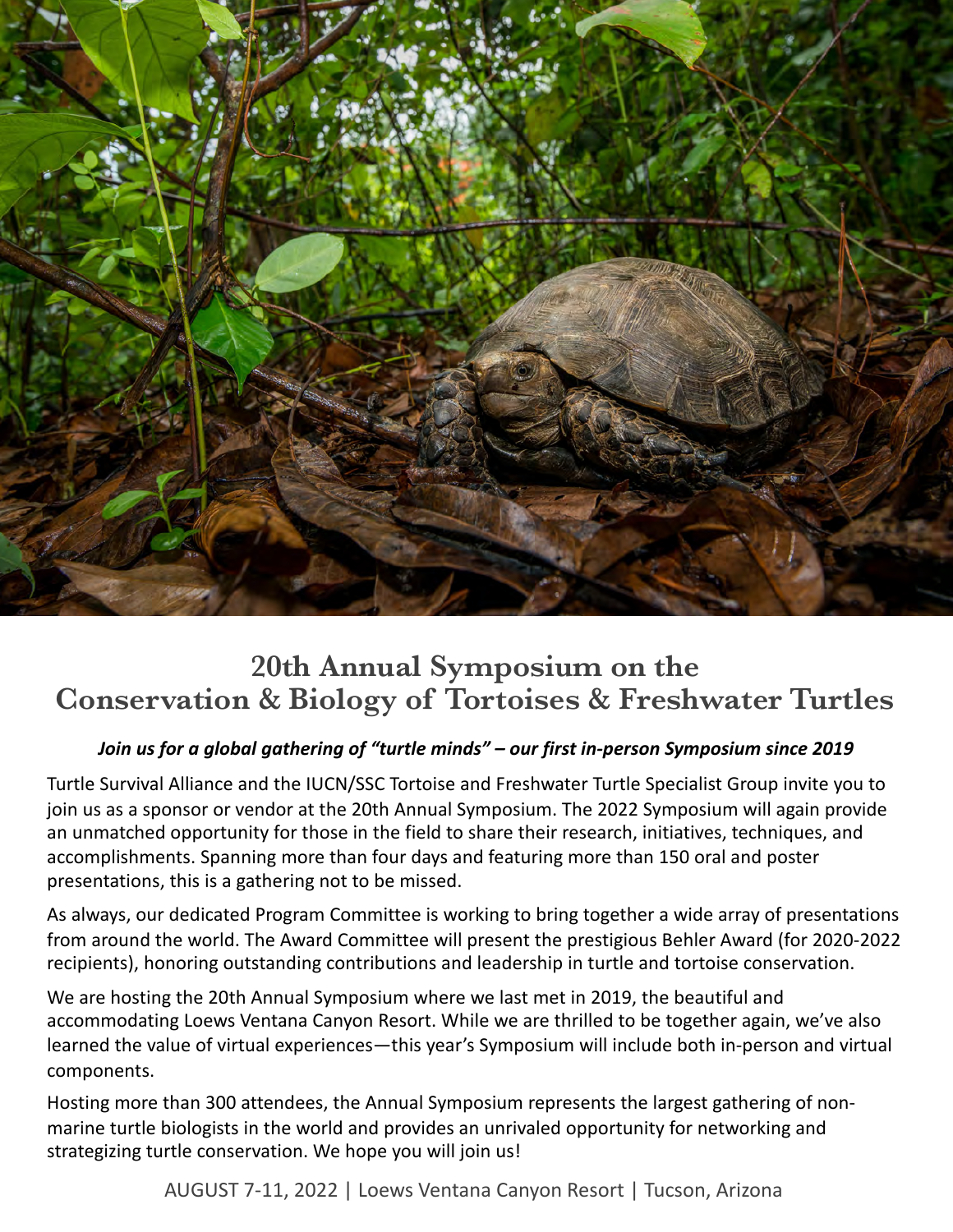## **SPONSORSHIP & VENDOR OPPORTUNITIES**

Each sponsorship is customizable and tailored to meet the needs and objectives of our partners. Benefits of partnering with Turtle Survival Alliance in support of the **20th Annual Symposium on the Conservation & Biology of Tortoises & Freshwater Turtles** can include, but are not limited to:

#### **Title Sponsor - \$15,000 (RESERVED)**

GOLD sponsor benefits, plus:

- Official recognition in promotional materials and the Symposium program as the event's Title Sponsor
- Opportunity for brief remarks during event program
- § Title Sponsor will have the opportunity for logo featured on Symposium apparel
- Dedicated Title Sponsor highlight in TSA e-newsletter
- § Opportunity for featured ad in TSA's annual magazine, *Turtle Survival*

#### **Gold Sponsor - \$5,000+**

SILVER sponsor benefits, plus:

- Opportunity to place marketing materials in promotional bags distributed to Symposium attendees
- Complimentary Symposium registration (4) and vendor table
- Sponsor Recognition at Symposium Moderators will recognize Title and Gold-Level sponsors each day of the Symposium, with an opportunity to align with specific relevant sessions if appropriate.
- § Pre-recorded Sponsor Message Gold-Level sponsors will have the opportunity to provide a prerecorded video message (~30 seconds) to be included in the Symposium sponsor webpage and during one or more conference sessions or social events, if appropriate.
- Symposium Slideshow Gold-Level Sponsor logos will be featured prominently in a Symposium slideshow.
- § Symposium Social Media Posts Each Gold-Level sponsor will be mentioned multiple times in Symposium-related social media posts and include logo recognition in a dedicated social media post.
- E-newsletter Featured prominent sponsorship recognition in TSA e-newsletter and Symposium marketing emails

#### **Silver Sponsor - \$2,500+**

BRONZE sponsor benefits, plus:

- Acknowledgment on the cover of the Symposium program and promotional materials
- Symposium Slideshow Sponsor logos will be included in a slideshow during one or more Symposium events.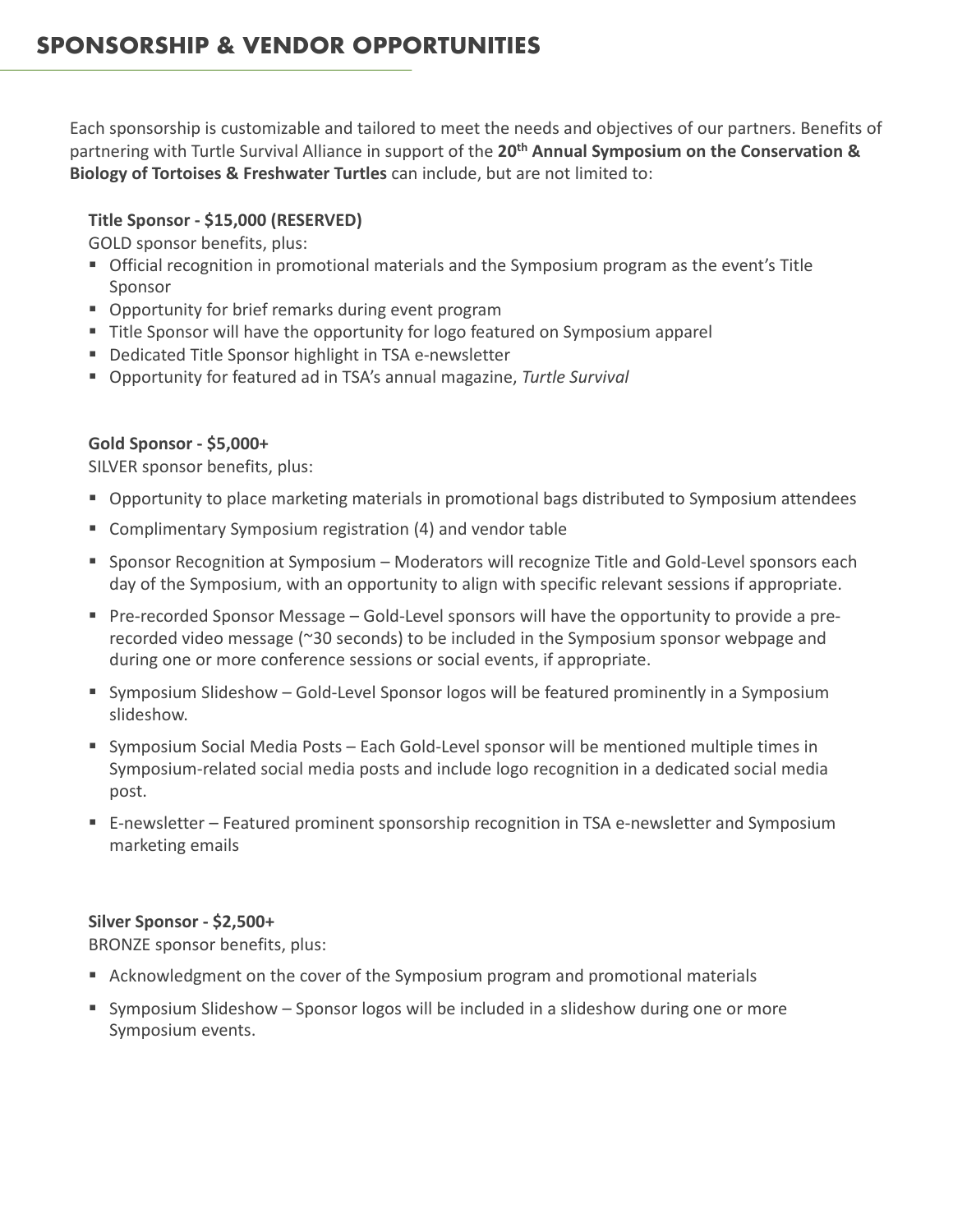#### **Bronze Sponsor - \$1,000 + (includes Vendor Space)**

- Logos featured in Symposium Program
- Dedicated Symposium sponsor webpage Featured logo/embedded link and profile on Symposium sponsor webpage, including a brief description of your organization.
- Symposium Social Media Posts Symposium social media post will mention a sponsor by name.
- E-newsletter Sponsorship acknowledgement in TSA e-newsletter and Symposium marketing emails.
- § Vendor Space for up to two tables (includes full conference registration for two)

#### **Travel Grant Sponsor - \$500**

- Provides critical support for student presenters, after a thorough application process. These funds help many people attend each year who otherwise would not be able to do so.
- Includes acknowledgment in Symposium program.

#### **Symposium Vendor - \$750 Vendor Fee**

■ Includes one space for up to two vendor table(s)/booth PLUS full conference registration for two people

#### VENDOR GUIIDELINES

• The hotel does not have storage space for large crates containing displays or other materials. You will be responsible for storing your things either in your room or under your table. The exhibit hall will be locked each night. You are also responsible for removing all of your leftover items from the exhibit hall at the end of conference. We will be sending instructions regarding bringing in your booth materials as conference approaches.

#### • **Eight-foot tables will be available, with a maximum of two per company or organization. More than two** *may* **be available for a fee, dependent upon space and availability.**

• If you plan to sell merchandise at your table, please be prepared to manage your own transactions and payments. Please note, live animal sales are not permitted.

• Vendors who are given table space are asked to tend to their table as much as possible, especially during breaks. Hopefully, many people will be interested in your company and will want to purchase something or ask how they can support your work. However, they can become frustrated if they have trouble finding someone to help them. We understand that you may not be available at all times (everyone needs a break!) We suggest placing a small sign on your table, indicating the time of your return as a courtesy to our attendees. Thank you for your cooperation in this matter.

• Vendors (up to two individuals per company) are granted full meeting benefits, including tickets to evening events.

**• Applications will be considered in the order that they are received.** 

**DEADLINE IS FRIDAY, JULY 8, 2022.**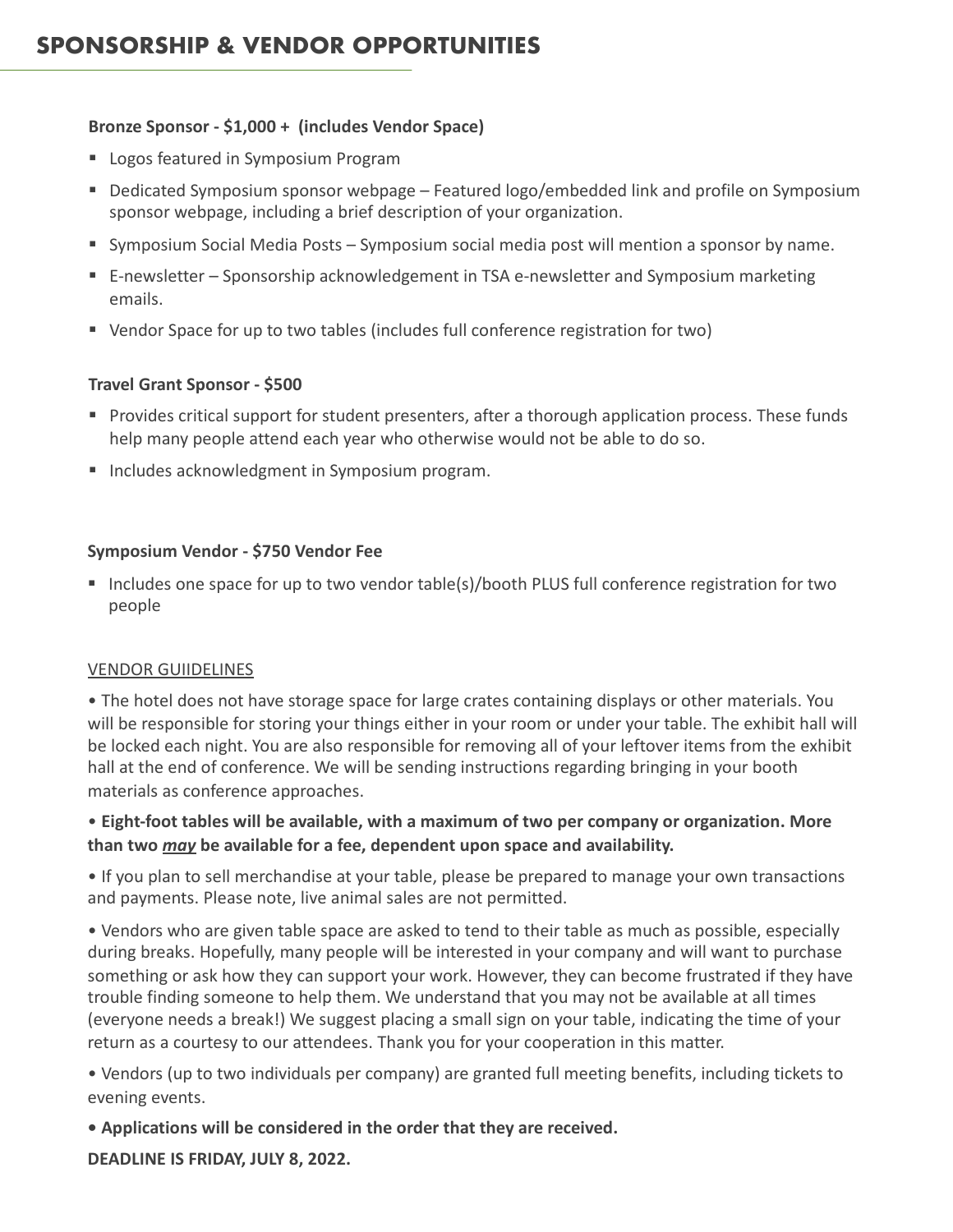

# **Transforming passion for turtles into conservation action**

With a vision of zero turtle extinctions in the 21st century and a mission to transform passion for turtles into effective conservation action, the Turtle Survival Alliance (TSA) was formed in 2001 in response to rampant and unsustainable collection of Asian turtles supplying Chinese markets. Since its inception, the TSA, a with 501(c)(3) nonprofit, has become recognized as a global force for turtle conservation, capable of taking swift and decisive action on behalf of critically endangered turtles and tortoises.

TSA employs a three-pronged approach to turtle conservation: 1) restoring populations in the wild where possible; 2) securing species in captivity through assurance colonies; and 3) building capacity to restore, secure and conserve species within their range countries. In addition to the Turtle Survival Center in South Carolina, TSA manages collaborative conservation programs in more than 13 countries around the world.

For more information, visit: www.turtlesurvival.org; http://www.facebook.com/turtlesurvival; www.instagram.com/turtlesurvival; @turtlesurvival on Twitter.

# **Turtle Survival Alliance Community**

**12,000+** email recipients **49,000+** Instagram followers **61,000+/240,000+** FB followers/reach **25,000+** 2020 virtual symposium views